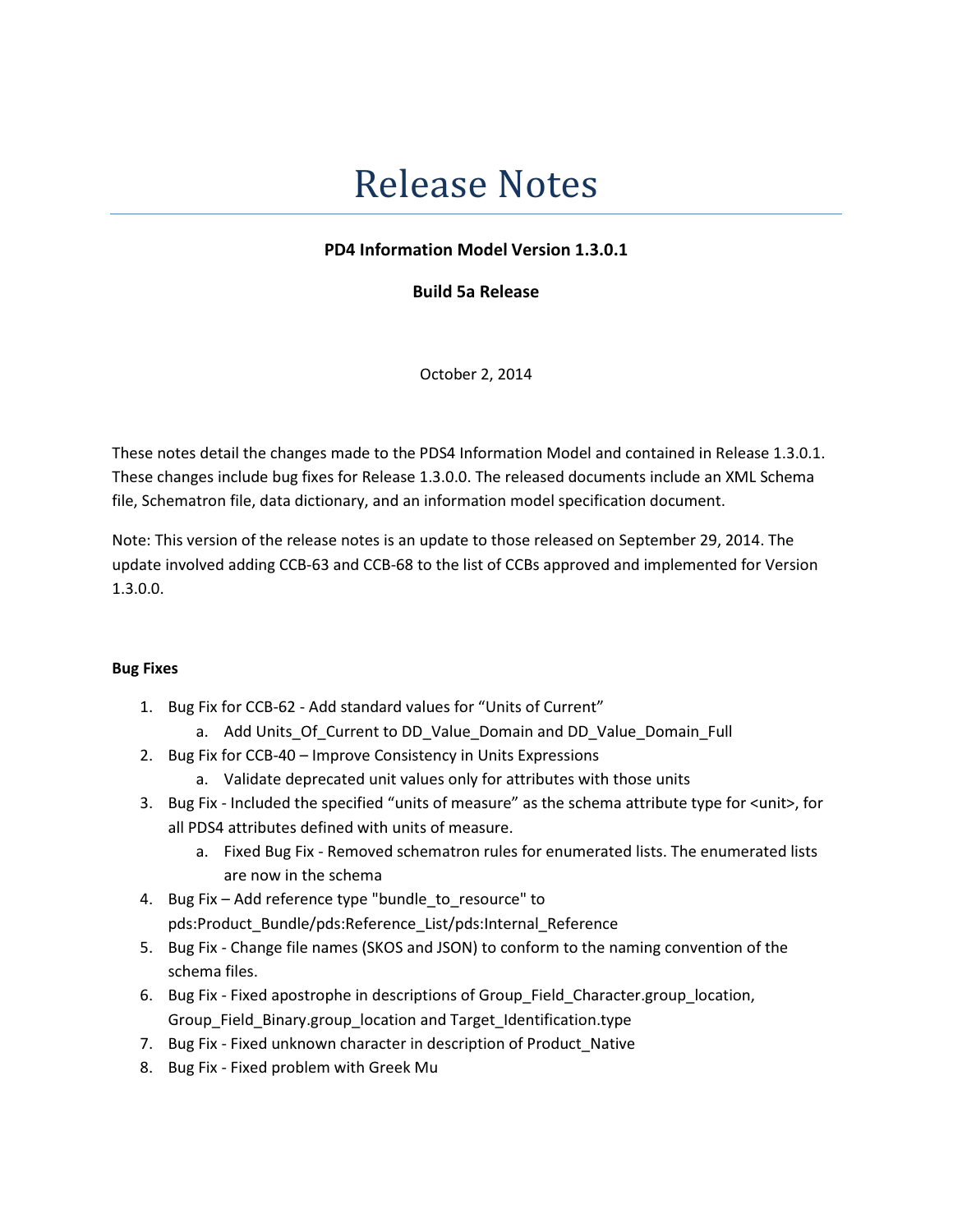--- Changes for V1.3.0.0 ---

These notes detail the changes made to the PDS4 Information Model and contained in Release 1.3.0.0. These changes include those approved by the CCB since Version 1.2.0.0 and bug fixes since Version 1.2.0.1. The released documents include an XML Schema file, Schematron file, data dictionary, and an information model specification document.

#### CCB approved changes made since the release of Version 1.2.0.1

- 1. CCB-32 Add "ISIS2 History Label" to Header.parsing\_standard\_id
- 2. CCB-40 Improve Consistency in Units Expressions
- 3. CCB-56 Align DSV References in IM and SR
- 4. CCB-60 Add "Calibration" to the Target Identification <type> enumerated list.
- 5. CCB-62 Add standard values for units of current
- 6. CCB-63 Improve Product\_Document Class/Attribute Structure
- 7. CCB-67 Unintended constraints on ASCII\_Integer values
- 8. CCB-68 Missing enumerated values for local reference type in arrays
- 9. CCB-69 (see CCB-40) Reconcile formation of units between documentation and PDS4 namespace schemas.
- 10. CCB-70 Bug fixes for version 1.3.0.0 See list below
- 11. CCB-71 Inappropriate permissible value lists for <Special\_Constants> attributes
- 12. CCB-73 Add "Microsoft Excel" as a document\_standard\_id enumerated value in Document\_File
- 13. CCB-74 Need a new standard value for <reference\_type> in <Reference\_List> in Product\_Observational.
- 14. CCB-76 Deprecated values for <inventory> <field\_delimiter> are not reported.

#### Bug Fixes

- 10. Simplified schematron rules for enumerated values.
- 11. Removed duplicated context information in assertions for deprecation rules
- 12. Included deprecated enumerated values in schematron rules for enumerated list
- 13. Simplified context of schematron rule for logical identifier validation
- 14. Changed cardinality of Target\_Identification.type from 1..1 to 1..m
- 15. Included the specified "units of measure" as the schema attribute type for <unit>, for all PDS4 attributes defined with units of measure
- 16. (OPS) Ingest\_LDD Add terminological\_entry to DD\_Permissible\_Value
	- a. Add role to terminological entry possible roles (Facet, Slot, Harvested, Name, Alternate, Error)